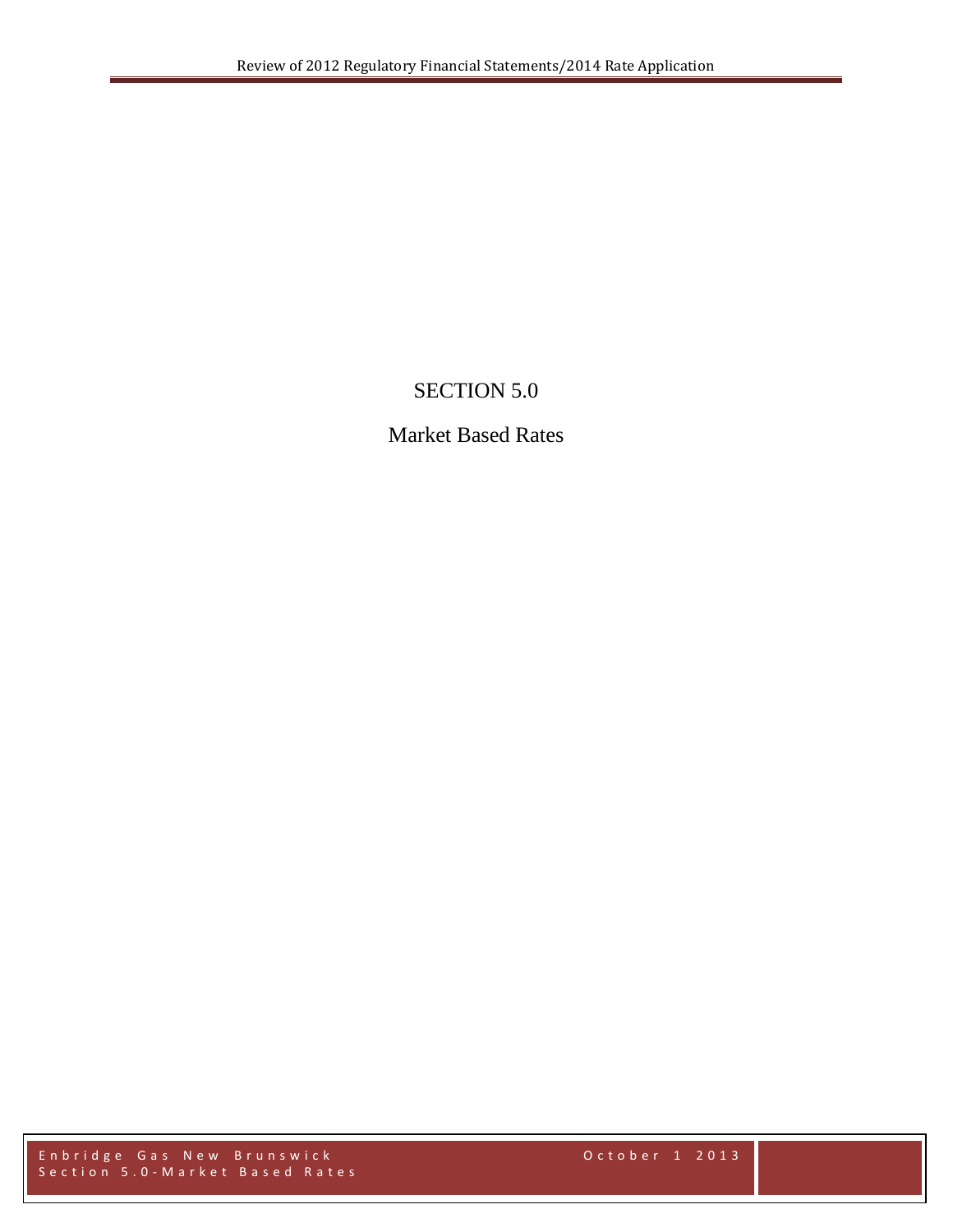## **5.0 Market Based Rates**

The market based distribution rates presented in this Application are based on the following regulatory requirements:

- 1) the use of the market based method approved by the Board prior to January 1, 2012; and
- 2) in accordance with Section 4(2) of the Regulation which requires "In determining rates and tariffs for classes of customers under subsection (1) utilizing the market based method or technique, the Board shall use electricity as the alternative energy source and ensure a target savings level of 20% for the Small General Service class, and use No. 2 Heating Oil as the alternative energy source and ensure a target savings level of 15% for those classes of customers other than the Small General Service class."

On May 26, 2009, the Board issued its decision in the matter of a Review of Enbridge Gas New Brunswick's Market Based Formula (NBEUB 2009-002). In its decision, the Board accepted the formula as proposed by EGNB and provided detailed steps regarding how the market-based formula was to be used including that market data for each of the 12 months included in the application would be collected each market day for two calendar months and an average of each of the 12 months of prices would be calculated. This approach would be used for natural gas, No. 2 Heating Oil and exchange rates for the purpose of deriving the rate for the appropriate class. For the purposes of this Application, market data for June 2013 and July 2013 has been used. See Schedule 5.2 - Market Data January 2014 to December 2014.

The most recent twelve months of consumption data is used for the purpose of determining Typical Annual Natural Gas Consumption profile. For the purposes of this Application, the consumption data from August 2012 to July 2013 has been used. The complete consumption data for each rate class has been provided in Schedule 5.6 - Summary Consumption Data August 2012 to July 2013.

The 12-month weighted average Enbridge Variable Product ("EVP") and Enbridge Utility Gas ("EUG") prices have been determined for use in the derivation of the rates as directed by the Board in its April 30, 2010 decision. See Schedule 5.4 - EUG Price Calculation and Schedule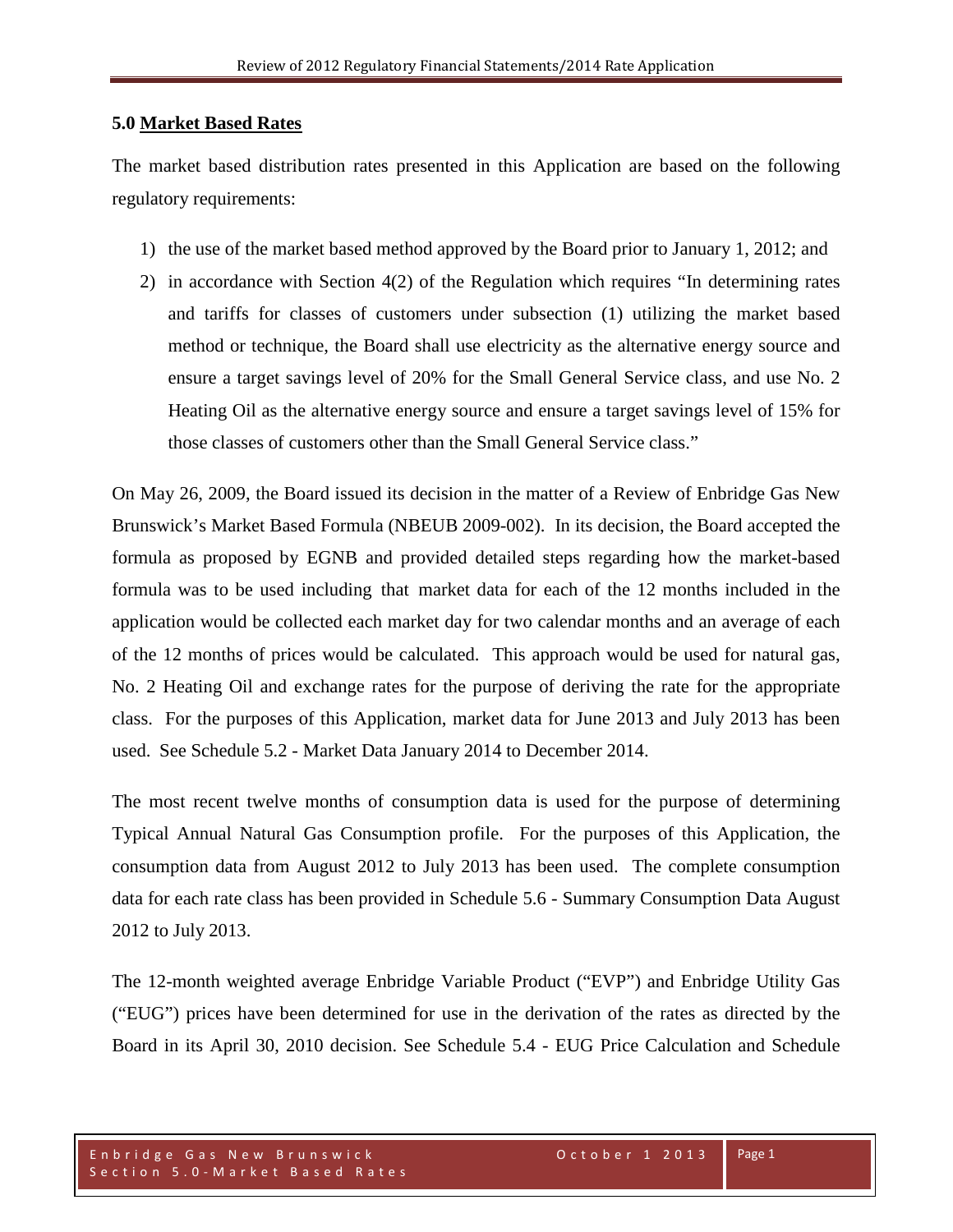5.5- EVP Price Calculation. EUG is the commodity used for all of the rate classes excluding the Industrial Contract General Service class, which uses EVP.

The resulting derivation of the market based rates for the Mid-General Service, Large General Service, Contract General Service and Industrial Contract General Service classes can be found in Schedule 5.1 - Derivation Tables for Market Based Rates. EGNB has not included a proposed rate design for these rate classes as the Target Distribution Rate is used for the purpose of comparing the market based rates to the cost of service based rates. EGNB would propose customer and demand charges applicable to these rate classes under the market based methodology should the need to utilize the market based rates arise in the future.

The Off-Peak Service (OPS) rate has been established at 75% of the Mid-General Service rate. This results in an OPS market based target distribution rate of \$12.0816/GJ.

The SGS class, which uses electricity as the alternative energy source, consists of residential customers and commercial customers. NB Power rates differ significantly for residential and commercial customers. The electricity pricing for the residential and commercial customers are presented in Schedule 5.3 - Alternative Fuel Calculations.

In its 2013 Rate Application, EGNB used the lesser of the residential and commercial customers' market based rate to set the market based rate for the Small General Service class. However, EGNB believes that a more appropriate approach for establishing a market based rate for the Small General Service class is to calculate a blended electricity cost that reflects both the residential and commercial customers within the rate class. The blended electricity cost was derived using a weighted average based on the residential (500,631 GJs) and commercial (180,425 GJs) annual throughput within the class. The Small General Service class market based rate derived is provided in Schedule 5.1 - Derivation Tables for Market Based Rates.

## Summary

For the purpose of this Application, the market based distribution rates for EGNB's rate classes were calculated using the approved market based formula adjusted for the target saving levels and alternative energy sources prescribed in the Regulation. A target savings level of 20% and the use of electricity as the alternative energy source were applied in the calculation of the